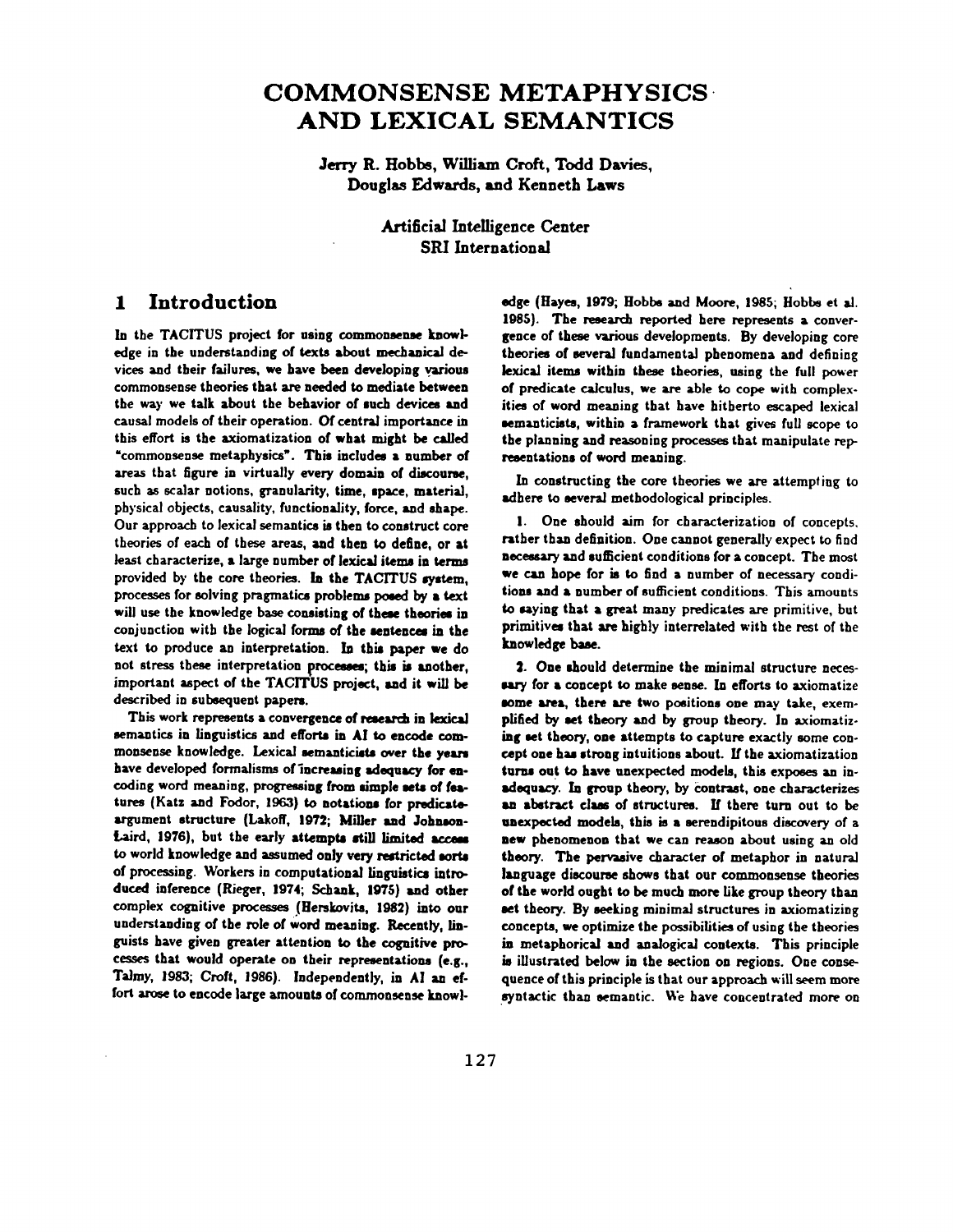specifying axioms than on constructing models. Our view is that the chief role of models in our effort is for proving the consistency and independence of sets of axioms, and for showing their adequacy. As an example of the last point, many of the spatial and temporal theories we construct are intended at least to have Euclidean space or the real numbers as one model, and a subclass of graph-theoretical structures as other models.

3. A balance must be struck between attempting to cover all cases and aiming only for the prototypical cases. In general, we have tried to cover as many cases as possible with an elegant axiomatization, in line with the two previous principles, but where the formalization begins to look baroque, we assume that higher processes will suspend some inferences in the marginal cases. We assume that inferences will be drawn in a controlled fashion. Thus, every outré, highly context-dependent counterexample need not be accounted for, and to a certain extent, definitions can be geared specifically for a prototype.

4. Where competing ontologies suggest themselves in a domain, one should attempt to construct a theory that accommodates both. Rather than commit oneself to adopting one set of primitives rather than another, one should show how each set of primitives can be characterized in terms of the other. Generally, each of the ontologies is useful for different purposes, and it is convenient to be able to appeal to both. Our treatment of time illustrates this.

5. The theories one constructs should be richer in axioms than in theorems. In mathematics, one expects to state half a dozen axioms and prove dozens of theorems from them. In encoding commonsense knowledge it seems to be just the opposite. The theorems we seek to prove on the basis of these axioms are theorems about specific situations which are to be interpreted, in particular, theorems about a text that the system is attempting to understand.

6. One should avoid falling into "black holes". There are a few "mysterious" concepts which crop up repeatedly in the formalization of commonsense metaphysics. Among these are "relevant" (that is, relevant to the task at hand) and "normative" {or conforming to some norm or pattern). To insist upon giving a satisfactory analysis of these before using them in analyzing other concepts is to cross the event horizon that separates lexical semantics from philosophy. On the other hand, our experience suggests that to avoid their use entirely is crippling; the lexical semantics of  $\boldsymbol{a}$ wide variety of other terms depends upon them. Instead, we have decided to leave them minimally analyzed for the moment and use them without scruple in the analysis of other commonsense concepts. This approach will allow us to accumulate many examples of the use of these mysterious concepts, and in the end, contribute to their successful analysis. The use of these concepts appears below in the discussions of the words "immediately", "sample', and "operate".

We chose as an initial target problem to encode the commonsense knowledge that underlies the concept of "wear", as in a part of a device wearing out. Our aim was to define "wear" in terms of predicates characterized elsewhere in the knowledge base and to infer consequences of wear. For something to wear, we decided, is for it to lose imperceptible bits of material from its surface due to abrasive action **over** time. One goal,which we have not yet achieved, is to be able to prove as a theorem that since the shape of a part of • mechanical device is often functional and since loss of material can result in • change of shape, wear of a part of a device can result in the failure of the device as a whole. In addition, as we have proceded, we have characterized a number of words found in a set of target texts, as it has become possible.

We are encoding the knowledge as axioms in what is for the most part a first-order logic, described in Hobbs (1985a), although quantification over predicates is sometimes convenient. In the formalism there is a nominalization operator  $4$   $^{\prime}$  " for reifying events and conditions, as expressed in the following axiom schema:

$$
(\forall z)p(x) \equiv (\exists e)p'(e,z) \land Exist(e)
$$

That is,  $p$  is true of  $x$  if and only if there is a condition  $e$ of  $p$  being true of  $x$  and  $e$  exists in the real world.

In our implementation so far, we have been proving simple theorems from our axioms using the CG5 theoremprover developed by Mark Stickel (1982), but we are only now beginning to use the knowledge base in text processinf.

# **2 Requirements on Arguments of Predicates**

There is a notational convention used below that deserves some explanation. It has frequently been noted that relational words in natural language can take only certain types of words as their arguments. These are usually described as selectional constraints. The same is true of predicates in our knowledge base. They are expressed below by **ruin** of the form

$$
p(x,y):r(x,y)
$$

This means that for  $p$  even to make sense applied to  $r$  and **y**, it must be the case that r is true of x and y. The logical import of this rule is that wherever there is an axiom of the form

$$
(\forall x, y)p(x, y) \supset q(x, y)
$$

this is really to be read as

$$
(\forall x, y)p(x, y) \wedge r(x, y) \supset q(x, y)
$$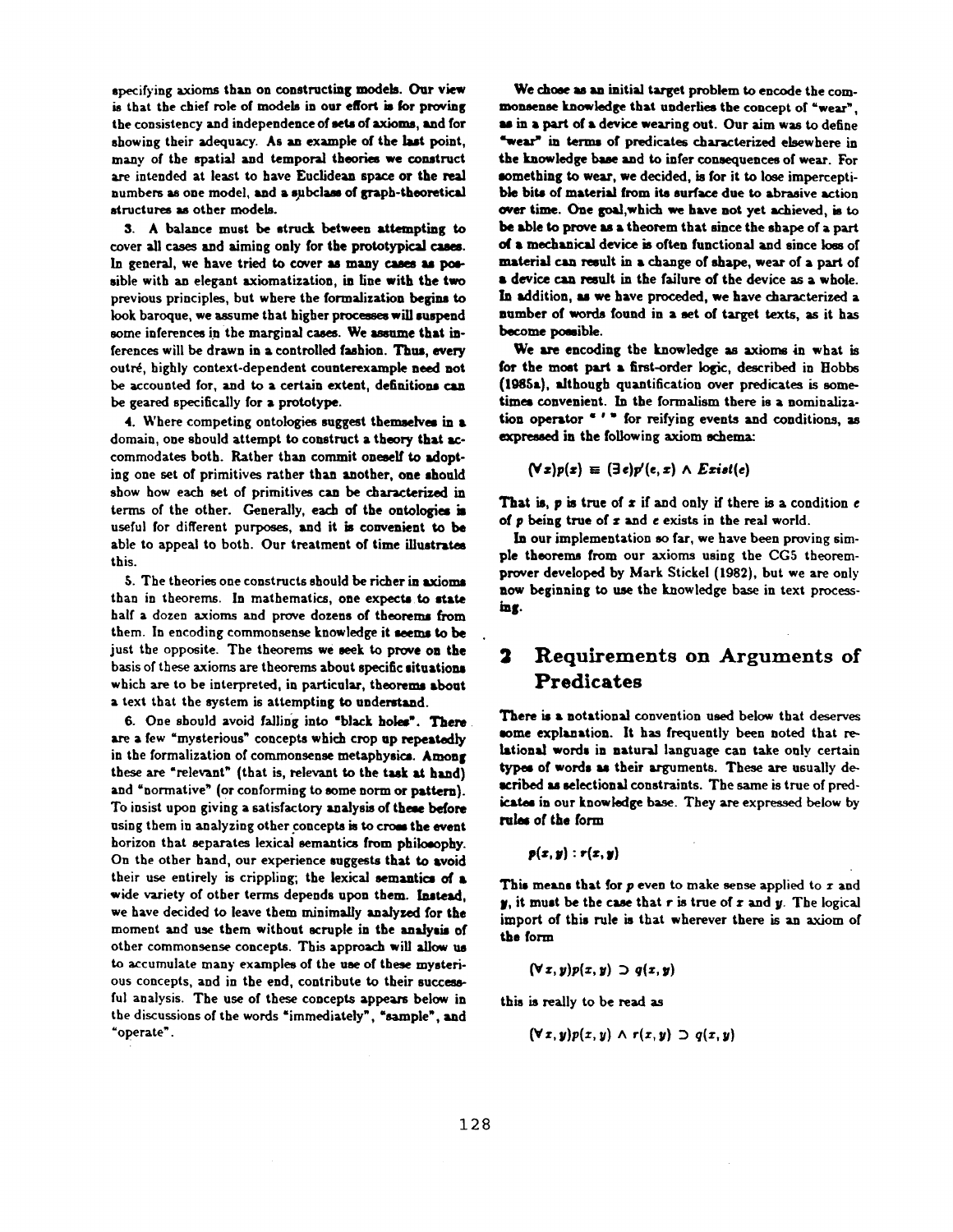The checking of selectional constraints, therefore, falls out as a by-product of other logical operations: the constraint  $r(x, y)$  must be verified if anything else is to be proven from  $p(x, y)$ .

The simplest example of such an  $r(x, y)$  is a conjunction of sort constraints  $r_1(z) \wedge r_2(y)$ . Our approach is a generalization of this, because much more complex requirements can be placed on the arguments. Consider, for example, the verb "range". If  $z$  ranges from  $y$  to  $z$ , there must be a scale s that includes  $y$  and  $z$ , and  $z$  must be a set of entities that are located at various places on the scale. This can be represented as follows:

 $range(z, y, z) : (\exists s) scale(s) \land y \in s$  $\Lambda z \in \mathfrak{s} \wedge \mathfrak{sel}(z)$  $\wedge$   $(\forall u)[u \in x \supset (\exists v)v \in \mathfrak{s} \wedge \mathfrak{at}(u, v)]$ 

# **3 The Knowledge Base**

#### **3.1** Sets and Granularity

At the foundation of the knowledge base is an axiomatization of set theory. It follows the standard Zermelo-Frankel approach, except that there is no Axiom of Infinity.

Since so many concepts used in discourse are graindependent, a theory of granularity is also fundamental (see Hobbs 1985b). A grain is defined in terms of an indistinguishability relation, which is reflexive and symmetric, but not necessarily transitive. One grain can be a *refinement* of another with the obvious definition. The most refined grain is the identity grain, i.e., the one in which every two distinct elements are distinguishable. One possible relationship between two grains, one of which is z refinement of the other, is what we call an "Archimedean relation', after the Archimedean property of real numbers. Intuitively, if enough events occur that are imperceptible at the coarser grain  $g_2$  but perceptible at the finer grain  $g_1$ , then the aggregate will eventually be perceptible at the coarser grain. This is an important property in phenomena subject to the Heap Paradox. Wear, for instance, eventually has significant consequences.

#### **3.2 Scales**

A great many of the most common words in English havre scales as their subject matter. This includes many prepositions, the most common adverbs, comparatives, and many abstract verbs. When spatial vocabulary is used metaphorically, it is generally the scalar aspect of space that carries over to the target domain. A scale is defined as a set of elements, together with a partial ordering and a granularity (or an indistinguishability relation). The partial ordering and the indistinguishability relation are consistent with each other.

 $(y \mid x, y, z)$  $x \mid y \land y \sim z$   $\supset x \mid x \land y \sim z$ 

It is useful to have an adjacency relation between points on a scale, and there are a number of ways we could introduce it. We could simply take it to be primitive; in a scale having a distance function, we could define two points to be adjacent when the distance between them is less than some  $\epsilon$ ; finally, we could define adjacency in terms of the grain-size:

 $(\forall x, y, s)$ a $dj(z, y, s) \equiv$  $(\exists z)z \sim z \land z \sim y \land \neg[z \sim y],$ 

Two important possible properties of scales are connectedness and denseness. We can say that two elements of a scale are connected by a chain of *adj* relations:

 $(\forall z, y, s)$ connected $(z, y, s) \equiv$ *<i>•* $dj(z, y, z)$   $\vee$  $(\exists z)$ *adj* $(x, z, s)$   $\land$  *connected* $(z, y, s)$ 

A scale is connected *(econnecled)* if all pairs of elements are connected. A scale is dense if between any two points there is a third point, until the two points are so close together that the grain-size won't let us tell what the situation is. Cranking up the magnification could well resolve the continuous space into a discrete set, as objects into atoms.

$$
(\forall s) \text{dense}(s) \equiv
$$
  
\n
$$
(\forall x, y, <)x \in s \land y \in s \land order(<, s) \land x < y
$$
  
\n
$$
\supset (\exists z)(x < z \land z < y)
$$
  
\n
$$
\vee (\exists z)(x \sim z \land z \sim y)
$$

This captures the commonsense notion of continuity.

A subscale of a scale has as its elements a subset of the elements of the scale and has as its partial ordering and its grain the partial ordering and the grain of the scale.

$$
(\forall s_1, <, \sim) order(<, s_1) \land grain(<, s_1)
$$
  
\n
$$
\supset (\forall s_2)[subscale(s_2, s_1)]
$$
\n
$$
\equiv subset(s_2, s_1) \land order(<, s_2) \land grain(<, s_2)]
$$

An interval can be defined as a connected subscale:

 $(Vi)$ *interval* $(i) \equiv (3s)$ *scale(s)*  $\land$  subscale(i, s)  $\land$  sconnected(i)

The relations between time intervals that Allen and Kauts (1985) have defined can be defined in a straightforward manner in the approach presented here, applied to intervals in general.

A concept closely related to scales is that of a "cycle". This is a system which has a natural ordering locally but contains a loop globally. Examples include the color wheel, clock times, and geographical locations ordered by "east of". We have axiomatized cycles in terms of a ternary between relation, whose axioms parallel the axioms for a partial ordering.

The figure-ground relationship is of fundamental importance in language. We encode this with the primitive predicate af. The minimal structure that seems to be necessary for something to be a ground is that of a scale; hence, this is a selectional constraint on the arguments of *at.*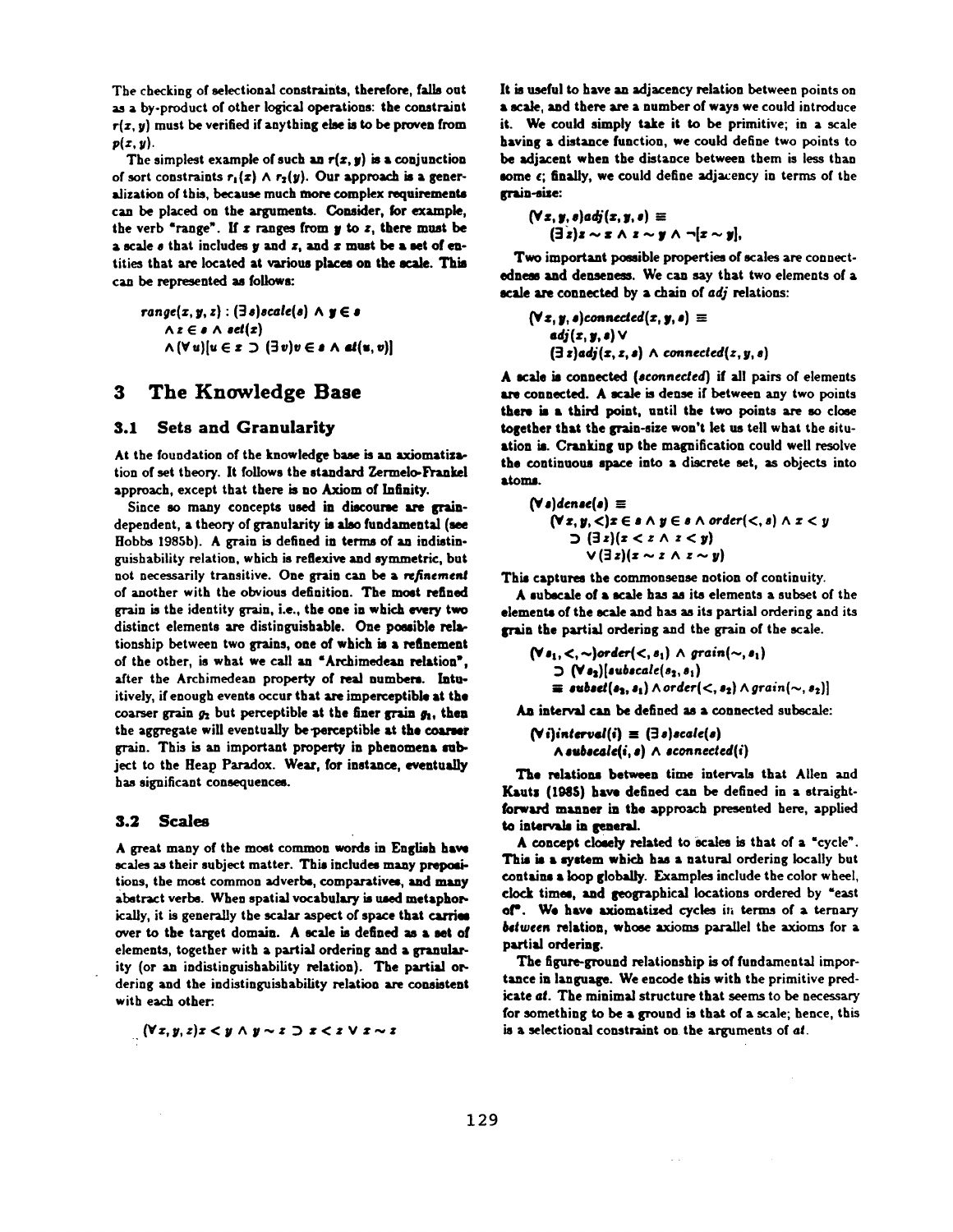#### $at(x, y) : (\exists s)y \in s \land scale(s)$

**At this point, we are already in • position to define some fairly complex words. As an illustration, we give the ex**ample of "range" as in " $x$  ranges from  $y$  to  $z$ ":

$$
(\forall x, y, z) range(x, y, z) \equiv
$$
  
\n
$$
(\exists e, e_1, u_1, u_2) scale(a) \land \text{subscale}(e_1, e)
$$
  
\n
$$
\land bottom(y, e_1) \land top(z, e_1)
$$
  
\n
$$
\land u_1 \in z \land at(u_1, y)
$$
  
\n
$$
\land u_2 \in z \land at(u_2, z)
$$
  
\n
$$
\land (\forall u)[u \in x \supset (\exists v)v \in e_1 \land at(u, v)]
$$

A very important scale is the linearly ordered scale of numbers. We do not plan to reason axiomatically about numbers, but it is useful in natural language processing to have encoded a few facts about numbers. For example, a set has a cardinality which is an element of the number scale.

Verticality is a concept that would be most properly analyzed in the section on space, but it is a property that many other scales have acquired metaphorically, for whatever reason. The number scale is one of these. Even in the absence of an analysis of verticality, it is a useful property to have as a primitive in lexical semantics.

The word "high" is a vague term that asserts an entity is in the upper region of some scale. It requires that the scale *be a vertical* one, such as the number scale. The verticality requirement distinguishes "high" from the more general term "very"; we can say "very hard" but not "highly hard". The phrase "highly planar" sounds all right because the high register of "planar" suggests a quantifiable. scientific accuracy, whereas the low register of "flat" makes "highly flat" sound much worse.

The test of any definition is whether it allows one to draw the appropriate inferences. In our target texts, the phrase "high usage" occurs. Usage is a set of using events, and the verticality requirement on "high" forces us to coerce the phrase into "a high or large number of using events". Combining this with an axiom that says that the use of a mechanical device involves the likelihood of abrasive events, as defined below, and with the definition of "wear" in terms of abrasive events, we should be able to conclude the likelihood of wear.

#### **3.3** Time: Two Ontologles

There are two possible ontologies for time. In the first, the one most acceptable to the mathematically minded, there is a time line, which is a scale having some topological structure. We can stipulate the time line to be linearly ordered (although it is not in approaches that build ignorance of relative times into the representation of time (e.g., Hobbs, 1974) nor in approaches using branching futures (e.g., McDermott, 1985)), and we can stipulate it to be dense (although it is not in the situation calculus). We take *before* to be the ordering on the time line:

$$
(\forall t_1, t_2) \& for \newline (\exists T, <) Time-line(T) \land order(<, T)
$$
  
\n
$$
\land t_1 \in T \land t_2 \in T \land t_1 < t_2
$$

We allow both instants and intervals of time. Most events occur at some instant or during some interval. In this approach, nearly every predicate takes a time argument.

In the second ontology, the one that seems to be more deeply rooted in language, the world consists of a large number of more or less independent processes, or histories, or sequences of events. There is a primitive relation *change*  between conditions. Thus,

$$
change(e_1, e_2) \wedge p'(e_1, x) \wedge q'(e_2, x)
$$

says that there is a change from the condition  $e_1$  of  $p$  being true of  $z$  to the condition  $e_2$  of  $q$  being true of  $z$ .

The time line in this ontology is then an artificial construct, a regular sequence of imagined abstract eventsthink of them as ticks of a clock in the National Bureau of Standards--to which other events can be related. The change ontology seems to correspond to the way we e× perience the world. We recognize relations of causality, change of state, and copresence among events and conditions. When events are not related in these ways, judgments of relative time must be mediated by copresence relations between the events and events on a clock and change of state relations on the clock.

The predicate *change* possesses a limited transitivity. There has been a change from Reagan being an actor to Reagan being President, even though he was governor in between. But we probably do not want to say there has been a change from Reagan being an actor to Margaret Thatcher being Prime Minister, even though the second comes after the first.

We can say that times, viewed in this ontology as events, always have a *change* relation between them.

 $(Vt_1, t_2)$ *before* $(t_1, t_2) \supset change(t_1, t_2)$ 

The predicate *change is* related to *before* by the axiom

$$
(\forall e_1, e_2) change(e_1, e_2) \supset
$$
  
\n
$$
(\exists t_1, t_2) at(e_1, t_1)
$$
  
\n
$$
\land at(e_2, t_2) \land \& force(t_1, t_2)
$$

This does not allow us to derive change of state from temporal succession. For this, we need axioms of the form

$$
\begin{array}{l}\n(\forall e_1, e_1, t_1, t_2, x) p'(e_1, x) \wedge at(e_1, t_1) \\
\wedge q'(e_2, x) \wedge at(e_2, t_2) \wedge before(t_1, t_2) \\
\supset \text{change}(e_1, e_2)\n\end{array}
$$

That is, if x is p at time  $t_1$  and q at a later time  $t_2$ , then there has been a change of state from one to the other. Time arguments in predications can be viewed as abbreviations:

$$
(\forall x, t)p(x, t) \equiv (\exists e)p'(e, x) \land at(e, t)
$$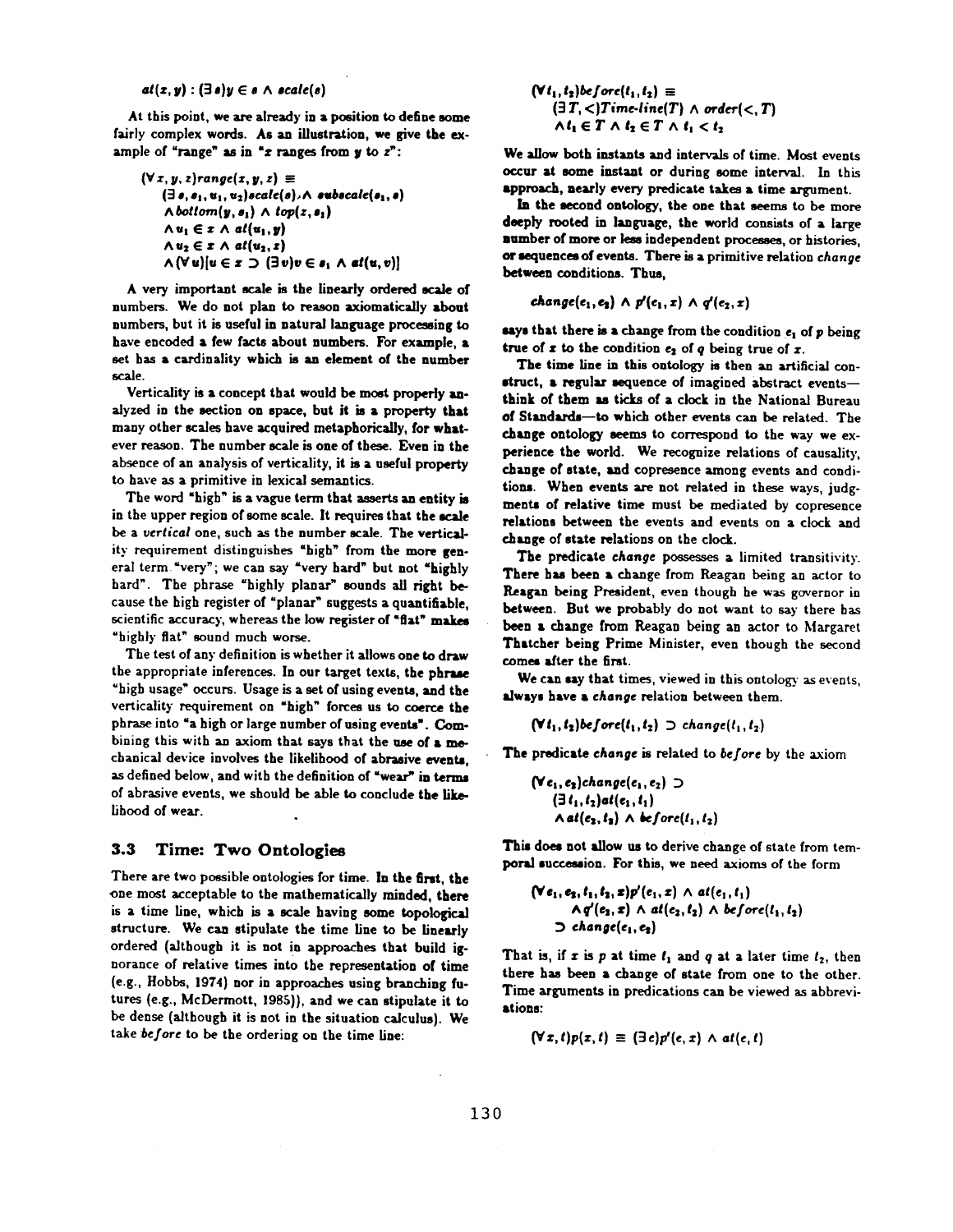The word "move", or the predicate move, (as in " $z$ moves from  $y$  to  $z<sup>n</sup>$ ) can then be defined equivalently in terms of change

$$
(\forall x, y, z) move(x, y, z) \equiv
$$
  
\n
$$
(\exists e_1, e_2) change(e_1, e_2)
$$
  
\n
$$
\land a t'(e_1, x, y) \land a t'(e_2, x, z)
$$

**or** in terms of the time line

$$
(\forall x, y, z) move(x, y, z) \equiv
$$
  

$$
(\exists t_1, t_2) at(x, y, t_1) \land at(x, z, t_2) \land before(t_1, t_2)
$$

*m* 

In English and apparently all other natural languages, both ontologies are represented in the lexicon. The time line ontology is found in clock and calendar terms, tense systems of verbs, and in the deictic temporal locatives such as "yesterday", "today", "tomorrow", "last night", and so on. The change ontology is exhibited in most verbs, and in temporal clausal connectives. The universal presence of both classes of lexical items and grammatical markers in natural languages requires a theory which can accommodate both ontologies, illustrating the importance of methodological principle 4.

Among temporal connectives, the word "while" presents interesting problems. In " $e_1$  while  $e_2$ ",  $e_2$  must be an event occurring over a time interval;  $e_1$  must be an event and may occur either at a point or over an interval. One's first guess is that the point or interval for  $e_1$  must be included in the interval for  $e_2$ . However, there are cases, such as

it rained while I was in Philadelphia.

or

The electricity should be off while the switch is being repaired.

which suggest the reading " $e_2$  is included in  $e_1$ ". We came to the conclusion that one can infer no more than that  $e_1$  and  $e_2$  overlap, and any tighter constraints result from implicatures from background knowledge.

The word "immediately" also presents a number of problems. It requires its argument e to be an ordering relation between two entities  $x$  and  $y$  on some scale  $s$ .

$$
immediate(e):(\exists x,y,s) \textit{less-than'}(e,x,y,s)
$$

It is not clear what the constraints on the scale are. Temporal and spatial scales are okay, as in "immediately after the alarm" and "immediately to the left", but the size scale isn't:

\* John is immediately larger than Bill.

Etymologically, it means that there are no intermediate entities between  $x$  and  $y$  on  $s$ . Thus,

$$
(\forall e, x, y, s) \text{immediate}(e) \land \text{less-than}'(e, x, y, s)
$$
  

$$
\supset \neg (\exists z) \text{less-than}(x, z, s) \land \text{less-than}(z, y, s)
$$



Figure I: The simplest space.

However, this will only work if we restrict z to be a *relevant* entity. For example, in the sentence

We disengaged the compressor immediately after the alarm.

the implication is that no event that could damage the compressor occurred between the alarm and the disengagement, since the text is about equipment failure.

### **3.4 Spaces and Dimenslon: The Minlmal**  Structure

The notion of dimension has been made precise in linear al gebra. Since the concept of a region is used metaphorically as well as in the spatial sense, however, we were concerned to determine the *minimal* structure that a system requires for it to make sense to call it a space of more than one dimension. For a two-dimensional space, there must be a scale, or partial ordering, for each dimension. Moreover, the two scales must be independent, in that the order of elements on one scale can not be determined from their order on the other. Formally,

$$
(\forall sp) space(sp) \equiv
$$
\n
$$
(\exists s_1, s_2, <_1, <_2) scale_1(s_1, sp) \land scale_2(s_2, sp)
$$
\n
$$
\land order(<_1, s_1) \land order(<_2, s_2)
$$
\n
$$
\land (\exists x)(\exists y_1)(x <_1 y_1 \land x <_2 y_1)
$$
\n
$$
\land (\exists y_2)(x <_1 y_2 \land y_2 <_2 x)
$$

Note that this does not allow  $\lt_2$  to be simply the reverse of  $\leq_1$ . An unsurprising consequence of this definition is that the minimal example of a two-dimensional space consists of three points (three points determine a plane}, e.g., the points A, B, and C, where

$$
A <_1 B, A <_1 C, C <_2 A, A <_2 B.
$$

This is Illustrated in Figure 1.

The dimensional scales are apparently found in all nat ural languages in relevant domains. The familiar threedimensional space of common sense is defined by the three scale pairs "up-down", "front-back", and "left-right'; the two-dimensional plane of the commonsense conception of the earth's surface is represented by the two scale pairs "north-south" and "east-west".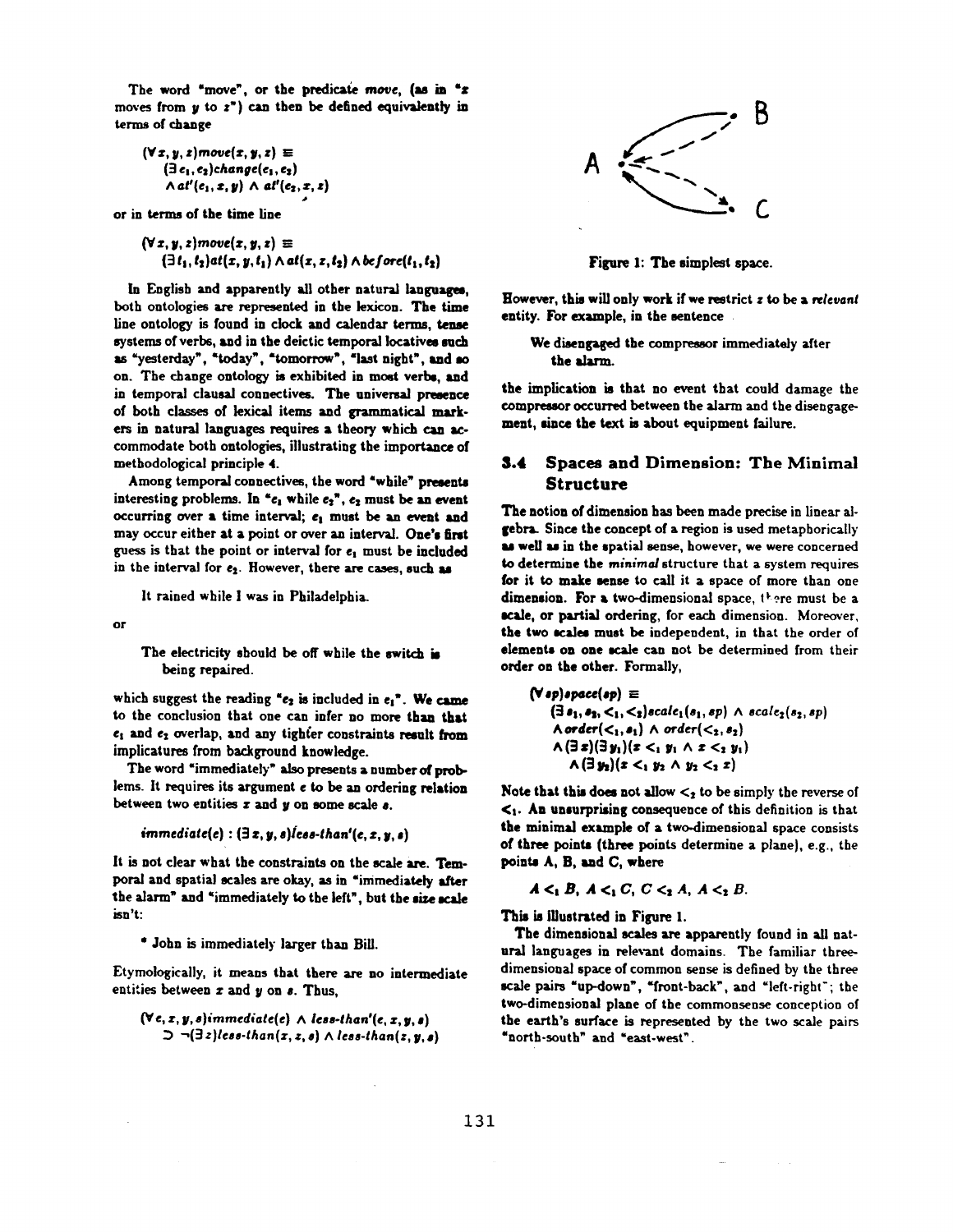The simplest, although not the only, way to define adjacency in the space is as adjacency on both scales:

$$
(\forall x, y, \text{sp}) adj(x, y, \text{sp}) \equiv
$$
  

$$
(\exists s_1, s_2) scale_1(s_1, \text{sp}) \land scale_2(s_2, \text{sp})
$$
  

$$
\land adj(z, y, s_1) \land adj(x, y, s_2)
$$

A region is a subset of a space. The surface and interior of a region can be defined in terms of adjacency, in a manner paralleling the definition of a boundary in point-set topoiogy. In the following,  $s$  is the boundary or surface of a twoor three-dimensional region • embedded in a space *sp.* 

$$
(\forall s, r) \text{ sur face}(s, r, sp) \equiv
$$
  
\n
$$
(\forall z) \text{ } z \in r \supset [x \in s \equiv
$$
  
\n
$$
(Ey)(y \in sp \land \neg(y \in r) \land adj(z, y, sp))]
$$

Finally, we can define the notion of "contact" in terms of points in different regions being adjacent.

$$
(\forall r_1, r_2, \text{ }sp) \text{ contact}(r_1, r_2, \text{ }sp) \equiv
$$
  
disjoint(r\_1, r\_2) \land  

$$
(Ex, y)(x \in r_1 \land y \in r_2 \land adj(x, y, \text{ }sp))
$$

By picking the scales and defining adjacency right, we can talk about points of contact between communicational networks, systems of knowledge, and other metaphorical domains. By picking the scales to be the real line and defining adjacency in terms of  $\epsilon$ -neighborhoods, we get Euclidean space and can talk about contact between physical objects.

#### **3.5 Material**

Physical objects and materials must be distinguished, just as they are apparently distinguished in every natural language, by means of the count noun - mass noun distinction. A physical object is not a bit of material, but rather is comprised of a bit of material at any given time. Thus, rivers and human bodies are physical objects, even though their material constitution changes over time. This distinction also allows us to talk about an object losing material through wear and still being the same object.

We will say that an entity b is a bit of material by means of the expression *material(b):* Bits of material are characterized by both extension and cohesion. The primitive predication *occupies(b, r, t)* encodes extension, saying that a bit of material  $b$  occupies a region  $r$  at time  $t$ . The topology of a bit of material is then parasitic on the topology of the region it occupies. A part  $b_1$  of a bit of material  $b$  is a bit of material whose occupied region is always a subregion of the region occupied by b. Point-like particles *(particle)*  are defined in terms of points in the occupied region, disjoint bits *(disjointbil)* in terms of disjointness of regions, and contact between bits in terms of contact between their regions. We can then state as follows the Principle of Non-Joint-Occupancy that two bits of material cannot occupy the same place at the same time:

$$
(\forall b_1, b_2)(disjointbit(b_1, b_2)\n\supset (\forall x, y, b_3, b_4)interior(b_3, b_1)\n\wedge interior(b_4, b_2) \wedge particle(x, b_3)\n\wedge particle(y, b_4)\n\supset \neg(Ez)(at(x, z) \wedge at(y, z))
$$

At some future point in our work, this may emerge as a consequence of a richer theory of cohesion and force.

The cohesion of materials is also a primitive property, for we must distinguish between a bump on the surface of an object and a chip merely lying on the surface. Cohesion depends on a primitive relation bond between particles of material, paralleling the role of *adj* in regions. The relation *attached is* defined as the transitive closure of bond. A topology of cohesion is built up in a manner analogous to the topology of regions. In addition, we have encoded the relation that bond bears to motion, i.e. that bonded bits remain adjacent and that one moves when the other does, and the relation of bond to force, i.e. that there is a characteristic force that breaks a bond' in a given material.

Different materials react in different ways to forces of various strengths. Materials subjected to force exhibit or fail to exhibit several invariance properties, proposed by Hager (1985). If the material is shape-invariant with respect to a particular force, its shape remains the same. If it is topologically invariant, particles that are adjacent remain adjacent. Shape invariance implies topological invariance. Subject to forces of a certain strength or degree  $d_1$ , a material ceases being shape-invariant. At a force of strength  $d_2 \geq d_1$ , it ceases being topologically invariant, and at a force of strength  $d_3 \geq d_2$ , it simply breaks. Metals exhibit the full range of possibilities, that is,  $0 < d_1 < d_2 < d_3 < \infty$ . For forces of strength  $d < d_1$ , the material is "hard"; for forces of strength  $d$ where  $d_1 < d < d_2$ , it is "flexible"; for forces of strength d where  $d_2 < d < d_3$ , it is "malleable". Words such as "ductile" and "elastic" can be defined in terms of this vocabulary, together with predicates about the geometry of the bit of material. Words such as "brittle"  $(d_1 = d_2 = d_3)$ and "fluid"  $(d_2 = 0, d_3 = \infty)$  can also be defined in these fermi. While w¢ should not expect to be able to *define*  various material terms, like "metal" and "ceramic', we can certainly characterize many of their properties with this vocabulary.

Because of its iavariance properties, material interacts with containment and motion. The word "clog" illustrates this. The predicate *clog* is a three-place relation: x clogs **y** against the flow of  $z$ . It is the obstruction by  $z$  of  $z$ 's motion through  $y$ , but with the selectional restriction that • must be something that can flow, such is a liquid, gas, or powder. If a rope is passing through a hole in a board, and a knot in the rope prevents it from going through, we do not say that the hole is clogged. On the other hand, there do not seem to be any selectional constraints on  $z$ . In particular,  $x$  can be identical with  $z$ : glue, sand, or molasses can clog a passageway against its own flow. We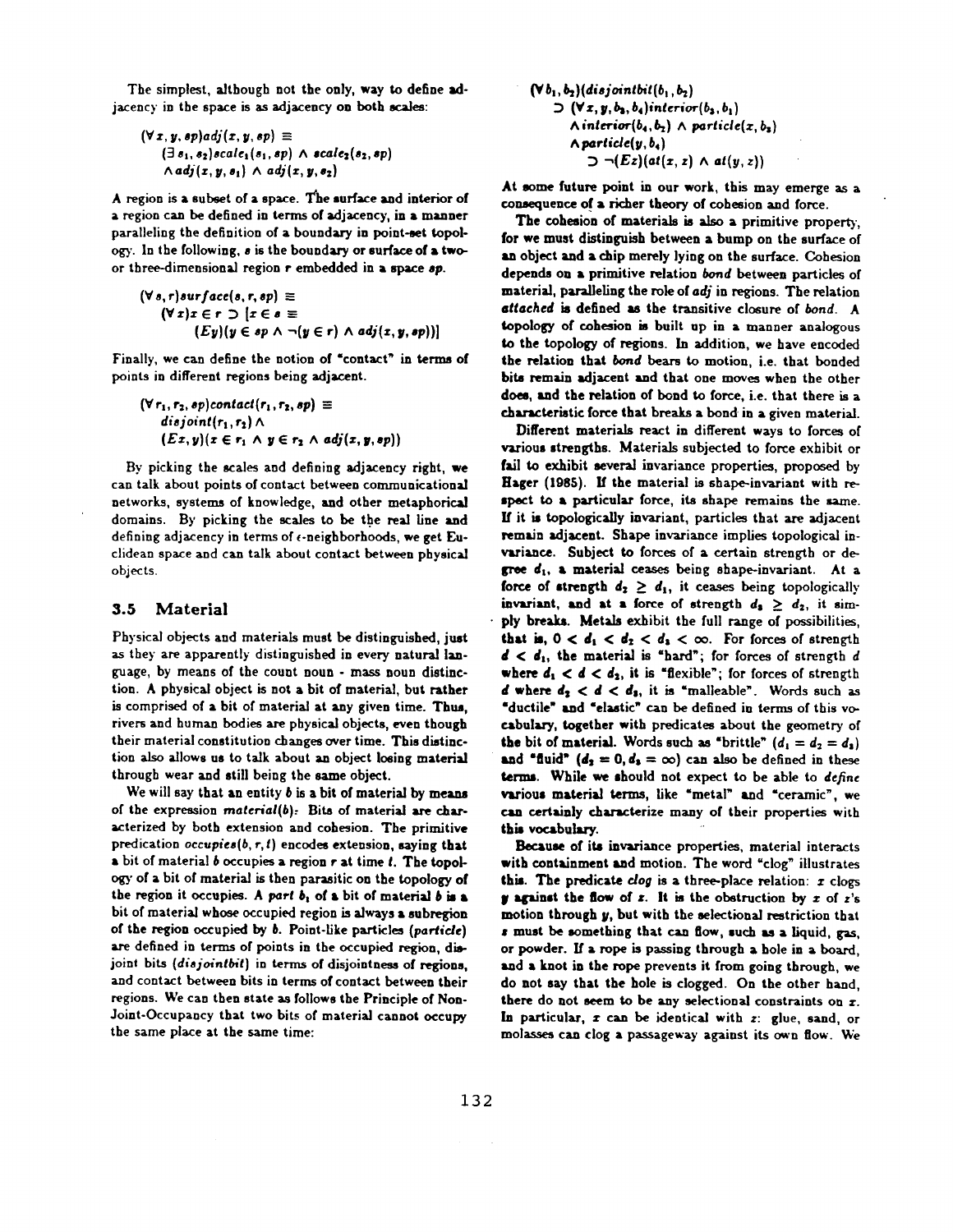can speak of clogging where the obstruction of flow is not complete, but it must be thought of as "nearly" complete.

#### **3.6 Other Domains**

#### **3.6.1 Causal Connection**

Attachment within materials is one variety of causal connection. In general, if two entities  $x$  and  $y$  are causally connected with respect to some behavior  $p$  of  $x$ , then whenever  $p$  happens to  $z$ , there is some corresponding behavior  $q$  that happens to  $y$ . In the case of attachment,  $p$  and  $q$ are both move. A particularly common variety of causal connection between two entities is one mediated by the motion of a third entity from one to the other. (This might be called a "vector boson" connection.) Photons mediating the connection between the sun and our eyes, rain drops connecting a state of the clouds with the wetness of our skin and clothes, a virus being transmitted from one person to another, and utterances passing between people are all examples of such causal connections. Barriers, openings, and penetration are all with respect to paths of causal connection.

#### **3.6.2 Force**

The concept of "force" is axiomatized, in a way consistent with Talmy's treatment (1985), in terms of the predications  $force(a, b, d_1)$  and  $resist(b, a, d_2)$ -a forces against b with strength  $d_1$  and b resists a's action with strength  $d_2$ . We can infer motion from facts about relative strength. This treatment can also be specialized to Newtonian force, where we have not merely movement, but acceleration. In addition, in spaces in which orientation is defined, forces can have an orientation, and a version of the Parallelogram of Forces Law can be encoded. Finally, force interacts with shape in ways characterized by words like "stretch", "compress", "bend", "twist", and "shear".

#### **3.6.3** Systems and Functionality

An important concept is the notion of a "system", which is a set of entities, a set of their properties, and a set of relations among them. A common kind of system is one in which the entities are events and conditions and the relations are causal and enabling relations. A mechanical device can be described as such a system-in a sense, in terms of the plan it executes in its operation. The *function*  of various parts and of conditions of those parts is then the role they play in this system, or plan.

The intransitive sense of "operate', as in

The diesel was operating.

involves systems and functionality. If an entity  $x$  operates, then there must be a larger system  $s$  of which  $z$  is a part. The entity  $x$  itself is a system with parts. These parts undergo normative state changes, thereby causing  $x$ to undergo normative state changes, thereby causing  $x$  to produce an effect with a normative function in the larger system a. The concept of "normative" is discussed below.

#### **8.6.4** Shape

We have been approaching the problem of characterizing shape from "a number of different angles. The classical treatment of shape is via the notion of "similarity" in Euclidean geometry, and in Hilbert's formal reconstruction of Euclidean geometry (Hilbert, 1902) the key primitive concept seems to be that of "congruent angles". Therefore, we first sought to develop a theory of "orientation". The shape of an object can then be characterized in terms of changes in orientation of a tangent as one moves about on the surface of the object, as is done in vision research (e.g., Zahn and Roskies, 1972). In all of this, since "shape" can be used loosely and metaphorically, one question we are asking is whether some minimal, abstract structure can be found in which the notion of "shape" makes sense. Conaider, for instance, a graph in which one scale is discrete, or even unordered. Accordingly, we have been examining a number of examples, asking when it seems right to say two structures have different shapes.

We have also examined the interactions of shape and functionality (cf. Davis, 1984). What seems to be crucial is how the shape of an obstacle constrains the motion of a substance or of an object of a particular shape (cf. Shoham, 1985). Thus, a funnel concentrates the flow of a liquid, and similarly, a wedge concentrates force. A box pushed against a ridge in the floor will topple, and a wheel is a limiting case of continuous toppling.

### **3.T Hitting, Abrasion, Wear, and Rehated** Concepts

For  $z$  to hit  $y$  is for  $z$  to move into contact with  $y$  with some force.

The basic scenario for an abrasive event is that there is an impinging bit of material  $m$  which hits an object  $o$  and by doing so removes a pointlike bit of material  $b_n$  from the surface of **o:** 

$$
abr\text{-}event'(e, m, o, b_0): material(m)
$$
\n
$$
\wedge topologically\text{-}invariant(o)
$$
\n
$$
(\forall e, m, o, b_0) abr\text{-}event'(e, m, o, b_0) \equiv
$$
\n
$$
(\exists i, b, e, b_0, e_1, e_2, e_3) a \{e, t\}
$$
\n
$$
\wedge \text{consider-of}(o, b, t) \wedge \text{surface}(s, b)
$$
\n
$$
\wedge \text{particle}(b_0, s) \wedge \text{change}'(e, e_1, e_2)
$$
\n
$$
\wedge \text{attached}'(e_1, b_0, b) \wedge \text{not}'(e_2, e_1)
$$
\n
$$
\wedge \text{cause}(e_3, e) \wedge \text{hit}'(e_4, m, b_0)
$$

After the abrasive event, the pointlike bit  $b_0$  is no longer a part of the object o: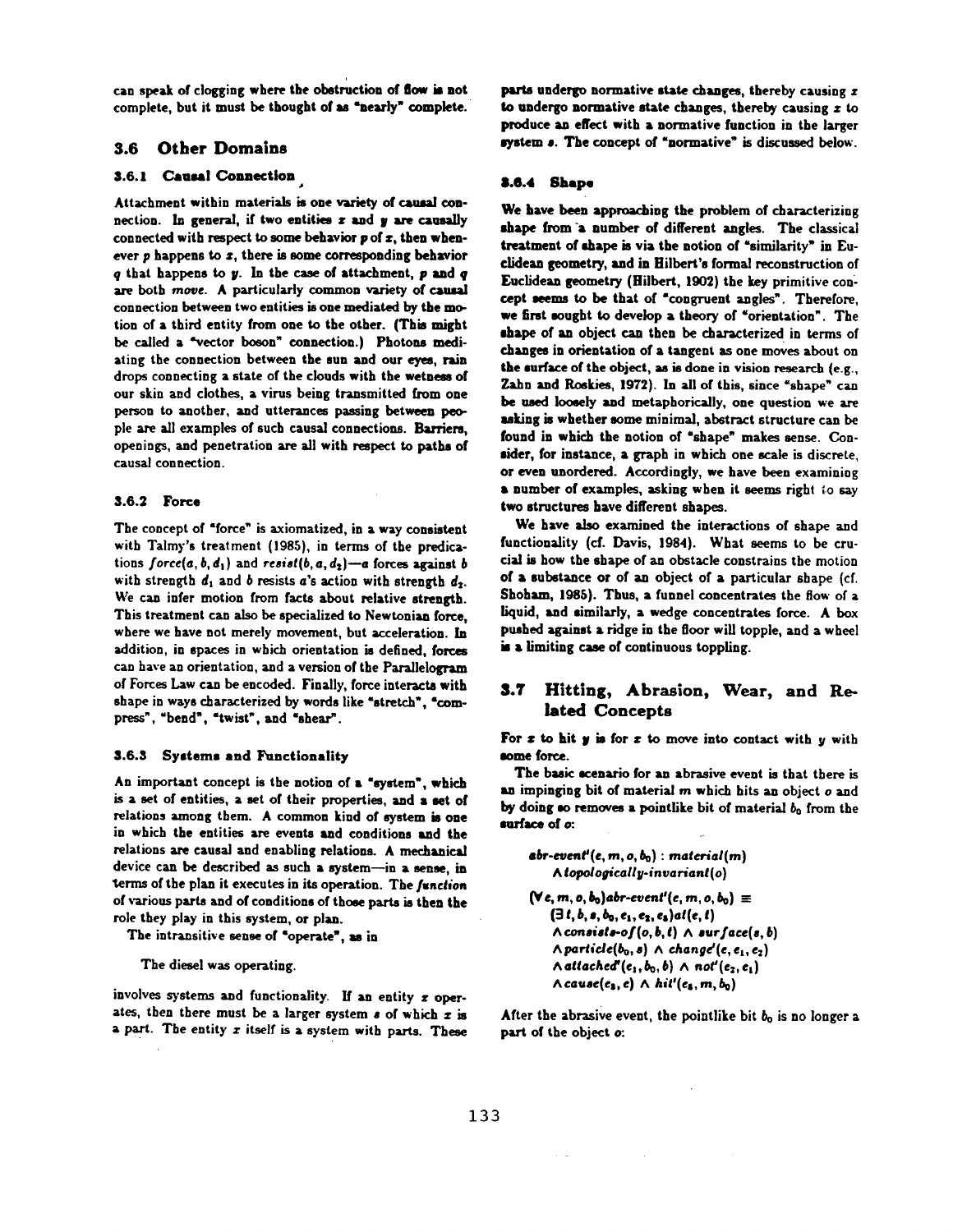$$
(\forall e, m, o, b_0, e_1, e_2, t_2) \text{abr-event}'(e, m, o, b_0)
$$
\n
$$
\land \text{change}'(e, e_1, e_2) \land \text{attached}'(e_1, b_0, b)
$$
\n
$$
\land \text{no}t'(e_2, e_1) \land \text{at}(e_2, t_2)
$$
\n
$$
\land \text{consistents-of}(o, b_2, t_2)
$$
\n
$$
\supset \neg \text{part}(b_0, b_2)
$$

It is necessary to state this explicitly since objects and bits of material can be discontinuous.

An abrasion is a large number of abrasive events widely distributed through some nonpointlike region on the surface of an object:

$$
(\forall e, m, o) \text{abrad} \{e, m, o\} \equiv
$$
\n
$$
(\exists b_{0}) [(\forall e_{1}) [e_{1} \in e \supset
$$
\n
$$
(\exists b_{0}) b_{0} \in b_{0} \land \text{abr-even} \{e_{1}, m, o, b_{0}\}]
$$
\n
$$
\land (\forall b, s, t) [at(e, t)
$$
\n
$$
\land \text{consists-of}(o, b, t) \land \text{surface}(s, b)
$$
\n
$$
\supset (\exists r) \text{subregion}(r, s)
$$
\n
$$
\land \text{widely-distributed}(b s, r)]]
$$

Wear can occur by means of a large collection of abrasive events distributed over time as well as space (so that there may be no time at which enough abrasive events occur to count as an abrasion). Thus, the link between wear and abrasion is via the common notion of abrasive events, not via a definition of wear in terms of abrasion.

$$
(\forall e, m, o) \text{ we have } \begin{aligned} (\forall e, m, o) \text{ we have } \mathbf{a} & \exists b s (\forall e_1) [e_1 \in e] & \Rightarrow \\ (\exists b_0) b_0 \in bs) \land \text{ abr-event}'(e_1, m, o, b_0)] \\ \land (\exists i) [\text{interval}(i) \land \text{widelity-distributed}(e, i)] \end{aligned}
$$

The concept "widely distributed" concerns systems. If  $x$  is distributed in  $y$ , then  $y$  is a system and  $x$  is a set of entities which are located at components of y. For the distribution to be wide, most of the elements of a partition of y determined independently of the distribution must contain components which have elements of  $x$  at them.

The word "wear" is one of a large class of other events involving cumulative, gradual loss of material - events described by words like "chip", "corrode", "file", "erode", "rub\*, "sand", "grind\*, "weather", "rust', "tarnish', "eat away", "rot", and "decay". All of these lexical items can now be defined as variations on the definition of "wear", since we have built up the axiomatizations underlying "wear". We are now in a position to characterize the entire class. We will illustrate this by defining two different types of variants of "wear" - "chip" and "corrode".

"Chip\* differs from "wear" in three ways: the bit of material removed in one abrasive event is larger (it need not be point-like), it need not happen because of a material hitting against the object, and "chip\* does not require (though it does permit) a large collection of such events: one can say that some object is chipped if there is only one chip in it. Thus, we slightly alter the definition of *abr-evenl* to accommodate these changes:

 $(\forall e, m, o, b_0)$ *chip'*  $(e, m, o, b_0) \equiv$  $(3 t, b, s, b_0, e_1, e_2, e_3)$ *at(e,t)*  $\Lambda$ *consists-of(o, b, t)*  $\Lambda$  *surface(s, b)*  $\land$  part(b<sub>0</sub>, *s*)  $\land$  *change'*(*e*, *e*<sub>1</sub>, *e*<sub>2</sub>)  $\land$  *attached'*( $e_1$ ,  $b_0$ , *b*)  $\land$   $not'(e_2, e_1)$ 

"Corrode" differs from "wear\* in that the bit of material is chemically transformed as well as being detached by the contact event; in fact, in some way the chemical transformation causes the detachment. This can be captured by adding a condition to the abrasive event which renders it • (single) corrode event:

 $corrode-event(m, o, b_0)$ :  $fluid(m)$ *^contact(m, be)*   $(\forall e, m, o, b_0)$ corrode-event' $(e, m, o, b_0) \equiv \cdots$  $(3 t, b, s, b_0, c_1, c_2, c_3)$ *at*(*e, t*)  $\wedge$  *consists-of* $(o, b, t) \wedge \textit{surface}(s, b)$  $\land$  particle(b<sub>0</sub>, a)  $\land$  change'(e, e<sub>1</sub>, e<sub>2</sub>)  $\land$  attached'(e<sub>1</sub>, b<sub>0</sub>, b)  $\land$  not'(e<sub>2</sub>, e<sub>1</sub>)  $\wedge$ *cause*(e<sub>4</sub>, *e*)  $\wedge$  *chemical-change'*(e<sub>5</sub>, *m*, *b*<sub>0</sub>)

"Corrode\* itself may be defined in a parallel fashion to "wear\*, substituting *corrode-event* for *abr-event.* 

All of this suggests the generalization that abrasive events, chipping and corrode events all detach the bit in question, and that we may describe all of these as detaching events. We can then generalize the above axiom about abrasive events resulting in loss of material to the following axiom about detaching:

 $(v_{e}, m, o, b_{0}, b_{2}, e_{1}, e_{2}, t_{2})$ detach'(e, m, o, b<sub>0</sub>)  $\wedge$ *change'*(e, e<sub>1</sub>, e<sub>2</sub>)  $\wedge$  attached'(e<sub>1</sub>, b<sub>0</sub>, b)  $\land$  *not'*(*e*<sub>2</sub>, *e*<sub>1</sub>)  $\land$  *at*(*e*<sub>2</sub>, *t*<sub>2</sub>)  $\wedge$  *consists-of(o, b<sub>2</sub>, t<sub>2</sub>) D -,(part(be, b:))* 

# **4 Relevance and the Normative**

Many of the concepts we are investigating have driven us inexorably to the problems of what is meant by "relevant" and by "normative". We do not pretend to have solved these problems. But for each of these concepts we do have the beginnings of an account that can play a role in analysis, if not yet in implementation.

Our view of relevance, briefly stated, is that something is relevant to some goal if it is a part of a plan to achieve that goal. [A formal treatment of a similar view is given in Davies and Russell, 1986.) We can illustrate this with an example involving the word "sample\*. If a bit of material  $x$  is a sample of another bit of material  $y$ , then  $x$  is a part of y, and moreover, there are *relevant* properties p and q such that it is believed that if  $p$  is true of  $x$  then  $q$  is true of y. That is, looking at the properties of the sample tells us something important about the properties of the whole. Frequently, p and q are the same property. In our target texts, the following sentence occurs: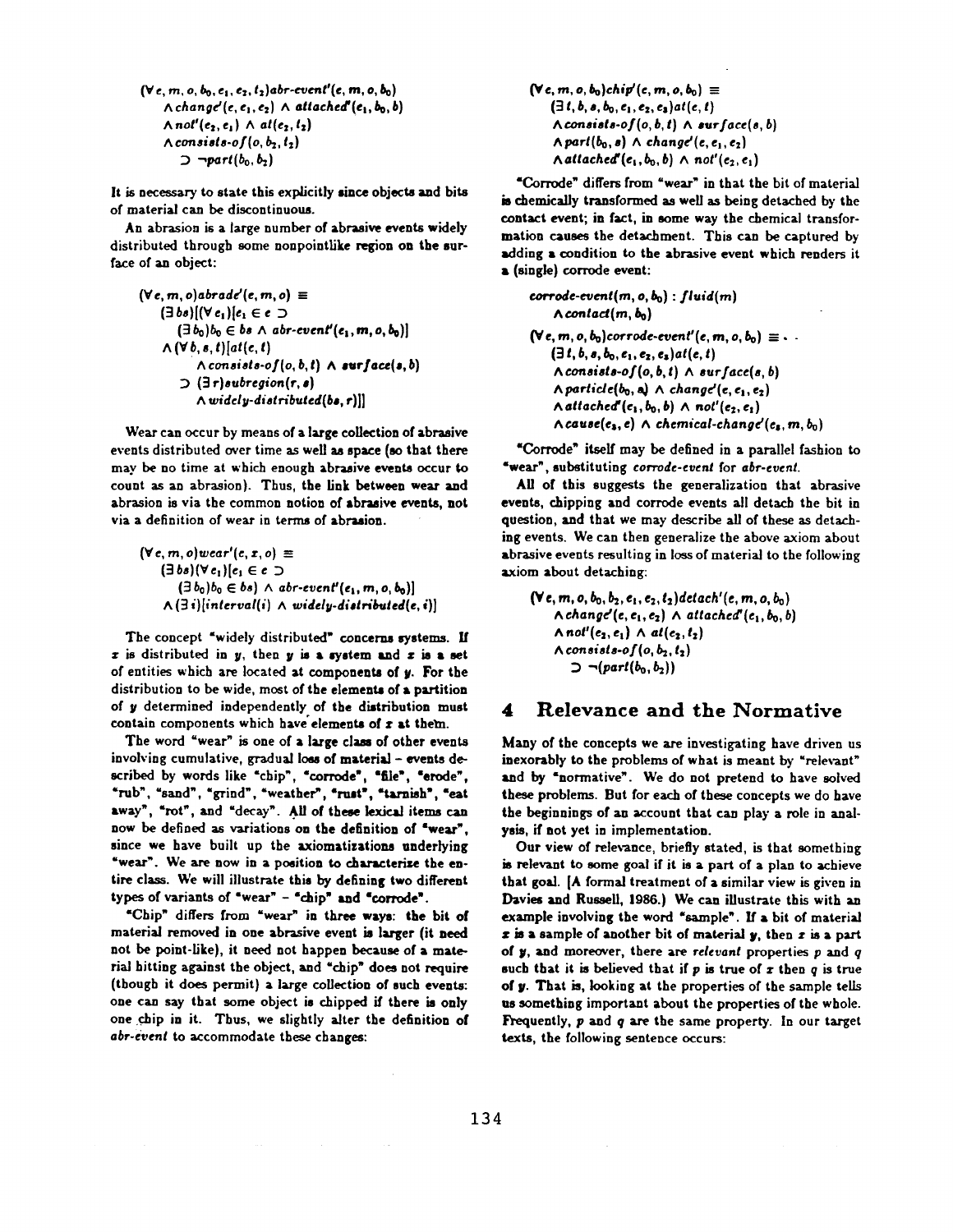We retained an oil sample for future inspection.

The oil in the sample is a part of the total lube oil in the lube oil system, and it is believed that a property of the sample, such as "contaminated with metal particles", will be true of all of the lube oil as well, and that this will give information about possible wear on the bearings. It is therefore relevant to the goal of maintaining the machinery in good working order.

We have arrived at the following provisional account of what it means to be "normative'. For an entity to exhibit a normative condition or behavior, it must first of all be a component of a larger system. This system has structure in the form of relations among its components. A pattern is a property of the system, namely, the property of a subset of these stuctural relations holding. A norm is a pattern which is established either by conventional stipulation or by statistical regularity. An entity is behaving in a normative fashion if it is a component of a system and instantiates a norm within that system. The word "operate" given above illustrates this. When we say that an engine is operating, we have in mind a larger system, the device the engine drives, to which the engine may bear various possible relations. A subset of these relations is stipulated to be the norm--the way it is supposed to work. We say it is operating when it is instantiating this norm.

# **5 Conclusion**

The research we have been engaged in has forced us to explicate a complex set of commonsense concepts. Since we have done it in as general a fashion as possible, we may expect that it will be possible to axiomatize a large number of other areas, including areas unrelated to mechanical devices, building on this foundation. The very fact that we have been able to characterize words as diverse as "range', "immediately", "brittle", "operate" and "wear" shows the promise of this approach.

# **Acknowledgements**

The research reported here was funded by the Defense Advanced Research Projects Agency under Office of Naval Research contract N00014-85-C-0013. It builds on work supported by NIH Grant LM03611 from the National Library of Medicine, by Grant IST-8209346 from the National Science Foundation, and by a gift from the Systems Development Foundation.

## **References**

[1] Allen, James F., and Henry A. Kautz. 1985. "A model of naive temporal reasoning." *Formal Theories o/the Commongense World, ed.* by Jerry R. Hobbs and Robert • :C. Moore, Ablex Publishing Corp., 251-268.

- [2] Croft, William. 1986. Categories and Relations in Syn $t$ ax: The Clause-Level Organization of Information. Ph.D. dissertation, Department of Linguistics, Stanford University.
- [3] Davies, Todd R., and Stuart J. Russell. 1986. "A logical approach to reasoning by analogy." Submitted to the AAAI-86 Fifth National Conference on Artificial Intelligence, philadelphia, Pennsylvania.
- [4] Davis, Ernest. 1984. "Shape and Function of Solid Objects: Some Examples." Computer Science Technical Report 137, New York University. October 1984.
- [5] Hager, Greg. 1985. "Naive physics of materials: A recon mission." In *Commonsenee Summer: Final Report,*  Report No. CSLI-85-35, Center for the Study of Language and Information, Stanford University.
- [6] Hayes, Patrick J. 1979. "Naive physics manifesto." *Ez*pert Systems in the Micro-electronic Age, ed. by Donald Michie, Edinburgh University Press, pp. 242-270.
- **[7]** Herskovits, Annette. 1982. *Space and the Prepositions in English: Reftdarities and Irregularities in a Complex Domain.* Ph.D. dissertation, Department of Linguistics, Stanford University.
- [8] Hilbert, David. 1902. The Foundations of Geometry. The Open Court Publishing Company.
- [9] Hobbe, Jerry R. 1974. "A Model for Natural Language Semantics, Part I: The Model." Research Report #36, Department of Computer Science, Yale University. October 1974.
- [101 Hobbe, Jerry R. 1985a. "Ontological promiscuity." *Proceedings, £3rd Annual Meeting of the Association for Computational Linguistics,* pp. 61.-69.
- [II] Hobbs, Jerry R. 1985b."Granularity." *Proceedinos of*  the Ninth International Joint Conference on Artificial *Intelligence, Los* Angeles, California, August 1985, 432- **435.**
- [12] Hobbs, Jerry R. and Robert C. Moore, eds. 1985. *Formal Theories of the Commonsense World,* Ablex Publishing Corp.
- [13] Hobbs, Jerry R. etal. 1985. *Uommonscnse Summer: Final Report, Report* No. CSLI-85-35, Center for the Study of Language and Information, Stanford Univer. sity.
- [141 Kate, Jerrold J. and Jerry A. Fodor. 1963. "The struture of a semantic theory." Language, Vol. 39 (April-June 1963), 170-210.